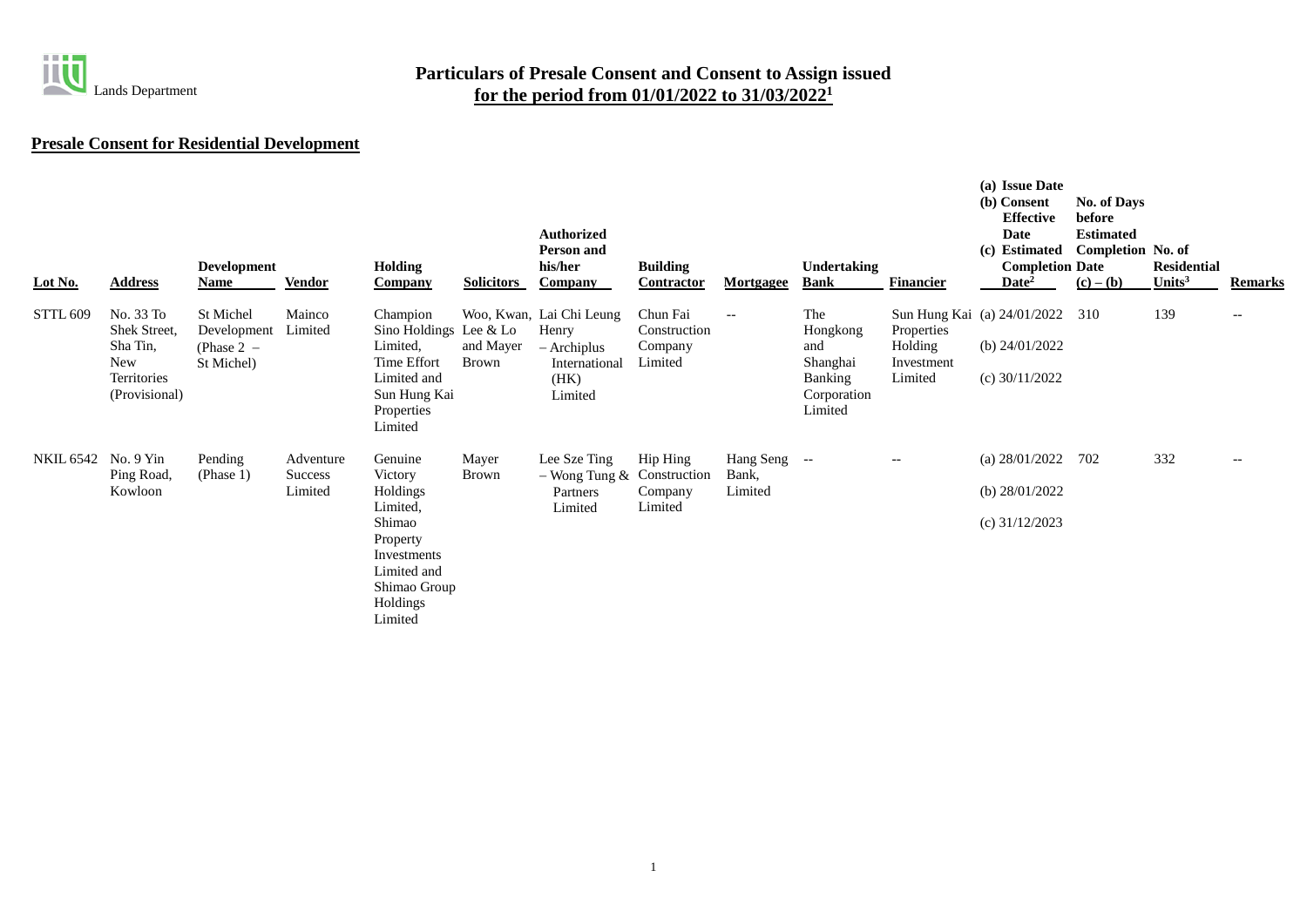

| Lot No.   | <b>Address</b>                              | <b>Development</b><br><b>Name</b> | <b>Vendor</b>                  | Holding<br><b>Company</b>                                                                                                                                                                                                                                                   | <b>Solicitors</b> | <b>Authorized</b><br><b>Person and</b><br>his/her<br>Company | <b>Building</b><br>Contractor | <b>Mortgagee</b>         | Undertaking<br><b>Bank</b>                                              | <b>Financier</b>                              | (a) Issue Date<br>(b) Consent<br><b>Effective</b><br><b>Date</b><br>(c) Estimated Completion No. of<br><b>Completion Date</b><br>Date <sup>2</sup> | No. of Days<br>before<br><b>Estimated</b><br>$(c) - (b)$ | <b>Residential</b><br>Units $3$ | <b>Remarks</b> |
|-----------|---------------------------------------------|-----------------------------------|--------------------------------|-----------------------------------------------------------------------------------------------------------------------------------------------------------------------------------------------------------------------------------------------------------------------------|-------------------|--------------------------------------------------------------|-------------------------------|--------------------------|-------------------------------------------------------------------------|-----------------------------------------------|----------------------------------------------------------------------------------------------------------------------------------------------------|----------------------------------------------------------|---------------------------------|----------------|
| NKIL 6562 | No. 8 Muk Tai Pending<br>Street,<br>Kowloon |                                   | Denco<br>Properties<br>Limited | Henderson<br>Development<br>Limited,<br>Henderson<br>Land<br>Development<br>Company<br>Limited,<br>Mightymark<br>Investment<br>Limited,<br>Good Time<br>Limited,<br>Broadwin Int'l<br>Limited,<br>Easco<br>Investment<br>Limited and<br>Sky Hero<br>Developments<br>Limited | Lo & Lo           | Wong Ming Yim Paul Y.<br>$-$ DLN<br>Architects<br>Limited    | <b>Builders</b><br>Limited    | $\overline{\phantom{a}}$ | The<br>Hongkong<br>and<br>Shanghai<br>Banking<br>Corporation<br>Limited | Henderson<br>Real Estate<br>Agency<br>Limited | (a) $31/03/2022$<br>(b) $31/03/2022$<br>(c) $30/09/2022$                                                                                           | 183                                                      | 740                             | $-\,-$         |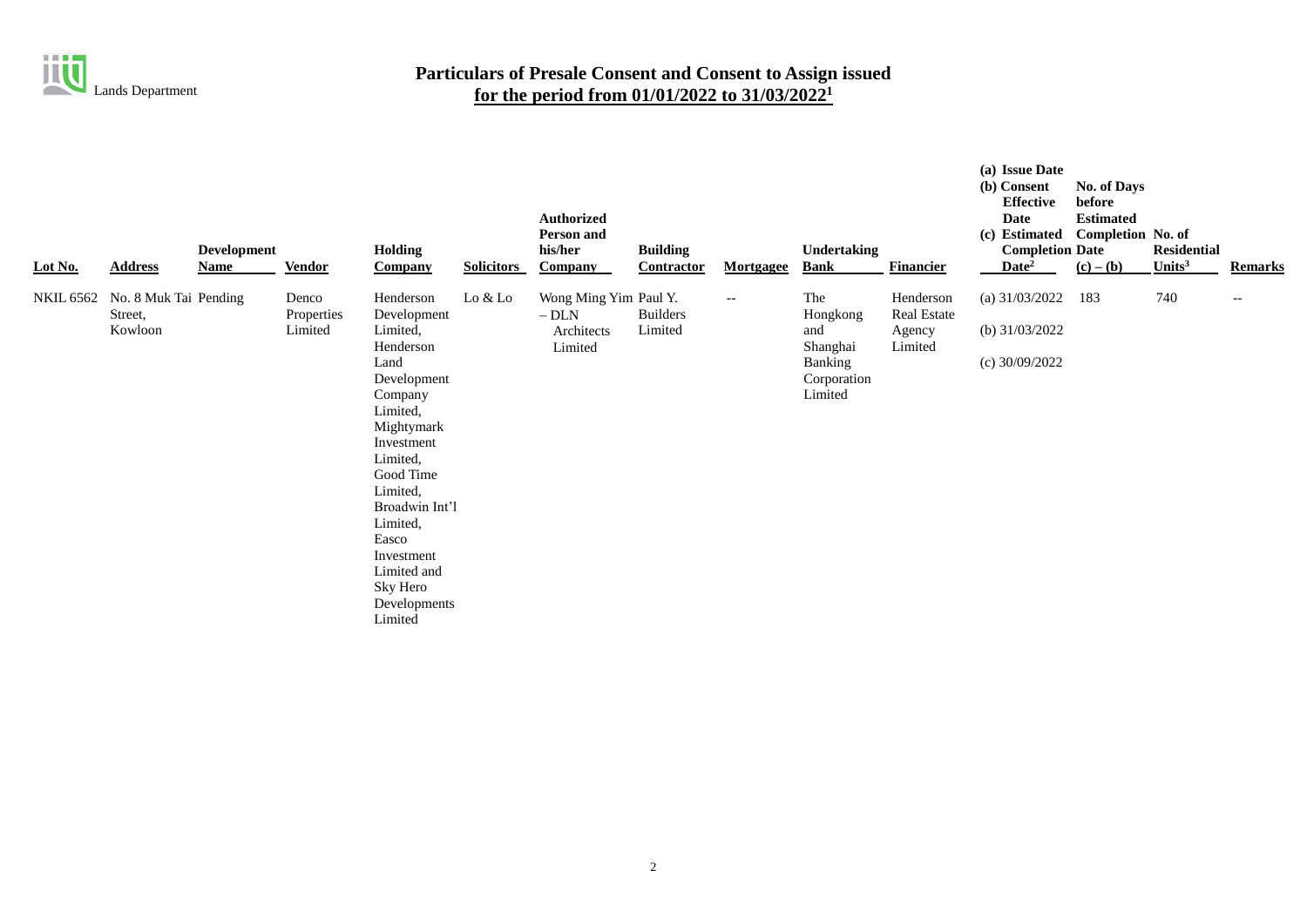

## **Presale Consent for Non-Residential Development**

| Lot No.                  | <b>Address</b>                                                                   | <b>Development</b><br>Name     | <b>Vendor</b>                                   | <b>Holding</b><br><b>Company</b>                                                                                            | <b>Solicitors</b>     | <b>Authorized</b><br><b>Person and</b><br>his/her<br>Company          | <b>Building</b><br><b>Contractor</b>                            | <b>Mortgagee</b>                                    | Undertaking<br><b>Bank</b>                                              | <b>Financier</b>              | (a) Issue Date<br>(b) Consent<br><b>Effective</b><br><b>Date</b><br>(c) Estimated<br><b>Completion Date</b><br>Date <sup>2</sup> | No. of<br>Days before<br><b>Estimated</b><br>Completion<br>$(c) - (b)$ | $No. of -$<br>(f) Other | (d) Commercial<br><b>Units</b><br>(e) Industrial<br><b>Units</b><br><b>Units</b>  | <b>Remarks</b>                                             |
|--------------------------|----------------------------------------------------------------------------------|--------------------------------|-------------------------------------------------|-----------------------------------------------------------------------------------------------------------------------------|-----------------------|-----------------------------------------------------------------------|-----------------------------------------------------------------|-----------------------------------------------------|-------------------------------------------------------------------------|-------------------------------|----------------------------------------------------------------------------------------------------------------------------------|------------------------------------------------------------------------|-------------------------|-----------------------------------------------------------------------------------|------------------------------------------------------------|
| <b>NKIL 6582</b><br>RP   | No. 888 Lai<br>Chi Kok Road,<br>Kowloon                                          | 888 Lai Chi<br>Kok Road        | Good Sense<br>Development<br>Limited            | Super<br>Brainpower<br>Limited,<br>Welkin<br>Property<br>Limited and<br>New World<br>Development<br>Company<br>Limited      | Mayer<br><b>Brown</b> | Chan Wan<br>Ming<br>$-$ P&T<br>Architects<br>Limited                  | Hip Seng<br>Construction<br>Company<br>Limited                  | $- -$                                               | The<br>Hongkong<br>and<br>Shanghai<br>Banking<br>Corporation<br>Limited | Finance<br>Company<br>Limited | New World (a) 27/01/2022<br>(b) $27/01/2022$<br>(c) $30/04/2022$                                                                 | 93                                                                     | (d)<br>(e)<br>(f)       | $\hspace{0.05cm} -\hspace{0.05cm} -\hspace{0.05cm}$<br>$- \hspace{0.1em} -$<br>-1 | $\overline{\phantom{m}}$                                   |
| <b>YLTL 510</b>          | No. 1 Long<br>Lok Road,<br>Yuen Long,<br><b>New Territories</b><br>(Provisional) | The YOHO<br>Hub<br>Development | Yuen Long<br>Property<br>Development<br>Limited | West Rail<br>Property<br>Development<br>Limited                                                                             | Gallant               | Cheng Yan<br><b>Ying Grace</b><br>- AGC Design Contractors<br>Limited | Sanfield<br><b>Building</b><br>Limited                          | $\hspace{0.05cm} -\hspace{0.05cm} -\hspace{0.05cm}$ |                                                                         | $\overline{\phantom{a}}$      | (a) $16/02/2022$<br>(b) $16/02/2022$<br>$(c) -$                                                                                  | $-$                                                                    | (d)<br>(e)<br>(f)       | -1<br>$- -$<br>$\hspace{0.05cm} -\hspace{0.05cm} -\hspace{0.05cm}$                | Special<br>consent<br>under<br><b>LACO</b><br><b>CM 23</b> |
| STTL 576 RP No. 1 Au Pui | Wan Street,<br>Sha Tin.<br>New Territories                                       | The Arles                      | Centralcon<br>(Fo Tan)<br>Company<br>Limited    | Angel River<br>Holdings<br>Limited,<br>Centralcon<br>Properties<br>Company<br>Limited and<br><b>Ever Reality</b><br>Limited | Lo & Lo               | <b>Wong Ming</b><br>Yim<br>$-$ DLN $\,$<br>Architects<br>Limited      | China<br>Overseas<br><b>Building</b><br>Construction<br>Limited | Hang Seng<br>Bank,<br>Limited                       | <b>Bank Limited Properties</b>                                          | Company<br>Limited            | Chong Hing Centralcon (a) 18/02/2022<br>(b) $18/02/2022$<br>(c) $31/03/2023$                                                     | 406                                                                    | (d)<br>(e)<br>(f)       | 3<br>$ \!-$<br>$\mathbf{1}$                                                       | $\hspace{0.05cm} -\hspace{0.05cm} -\hspace{0.05cm}$        |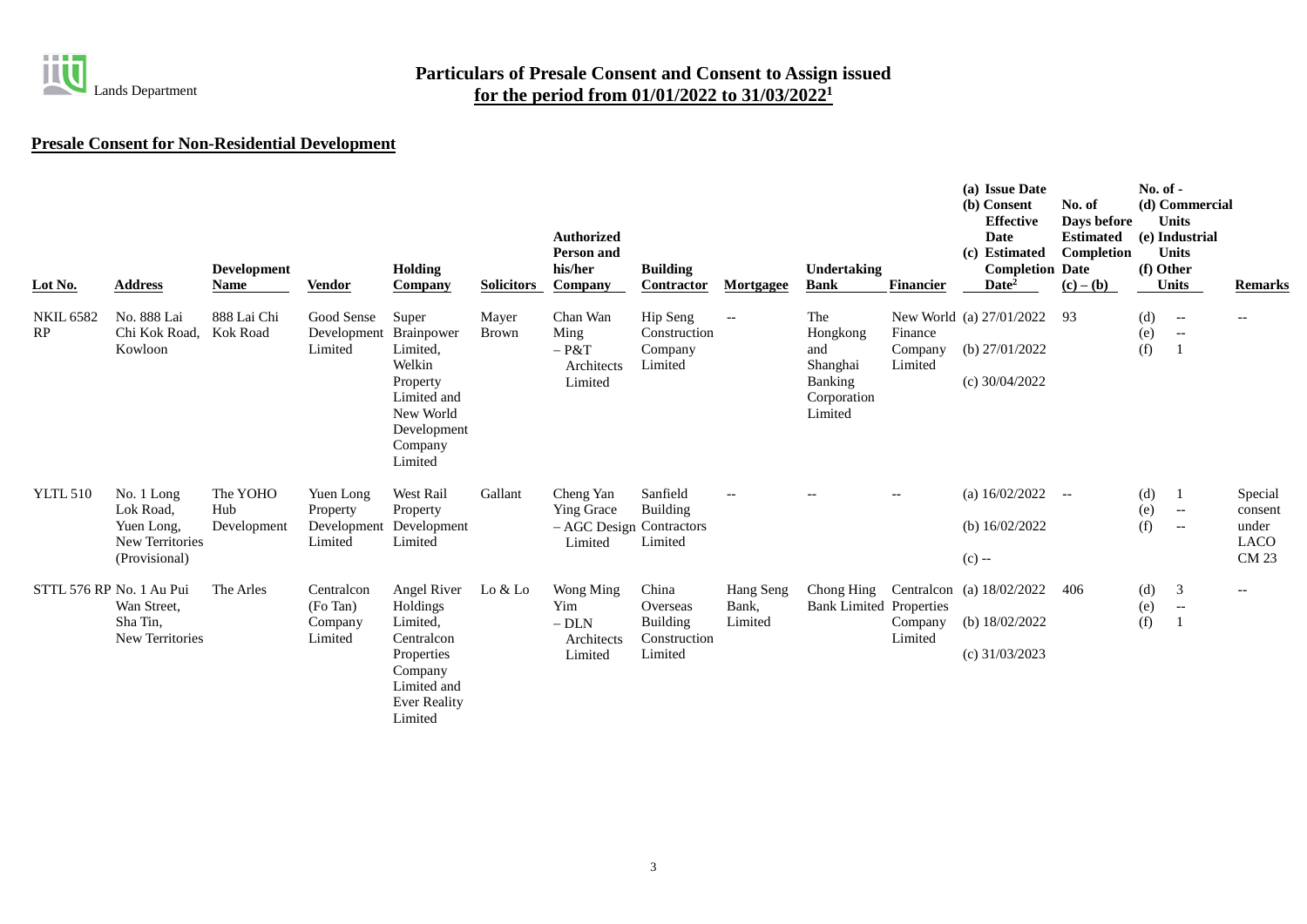

## **Consent to Assign for Residential / Non-Residential Development**

| Lot No.     | <b>Address</b>                                              | <b>Development Name</b>                     | <b>Vendor</b>                  | <b>Solicitors</b>               | (a) Issue Date<br>(b) Consent Effective Date | $No. of -$<br>(c) Residential Units <sup>3</sup><br>(d) Commercial Units<br>(e) Industrial Units<br>(f) Other Units | <b>Remarks</b> |
|-------------|-------------------------------------------------------------|---------------------------------------------|--------------------------------|---------------------------------|----------------------------------------------|---------------------------------------------------------------------------------------------------------------------|----------------|
| TKOTL 70 RP | No. 1 Lohas Park Road.<br>Tseung Kwan O,<br>New Territories | Phase VIIB of LOHAS Park<br>– GRAND MONTARA | <b>MTR Corporation Limited</b> | Deacons and<br>Baker & McKenzie | (a) $10/01/2022$<br>(b) $10/01/2022$         | (c) $504$<br>$(d) -$<br>$(e) -$<br>$(f) -$                                                                          | $- -$          |
| TKOTL 70 RP | No. 1 Lohas Park Road,<br>Tseung Kwan O,<br>New Territories | Phase IXB of LOHAS Park<br>– GRAND MARINI   | <b>MTR Corporation Limited</b> | Deacons and<br>Baker & McKenzie | (a) $11/01/2022$<br>(b) $11/01/2022$         | (c) $503$<br>$(d) -$<br>$(e) -$<br>$(f) -$                                                                          | $- -$          |